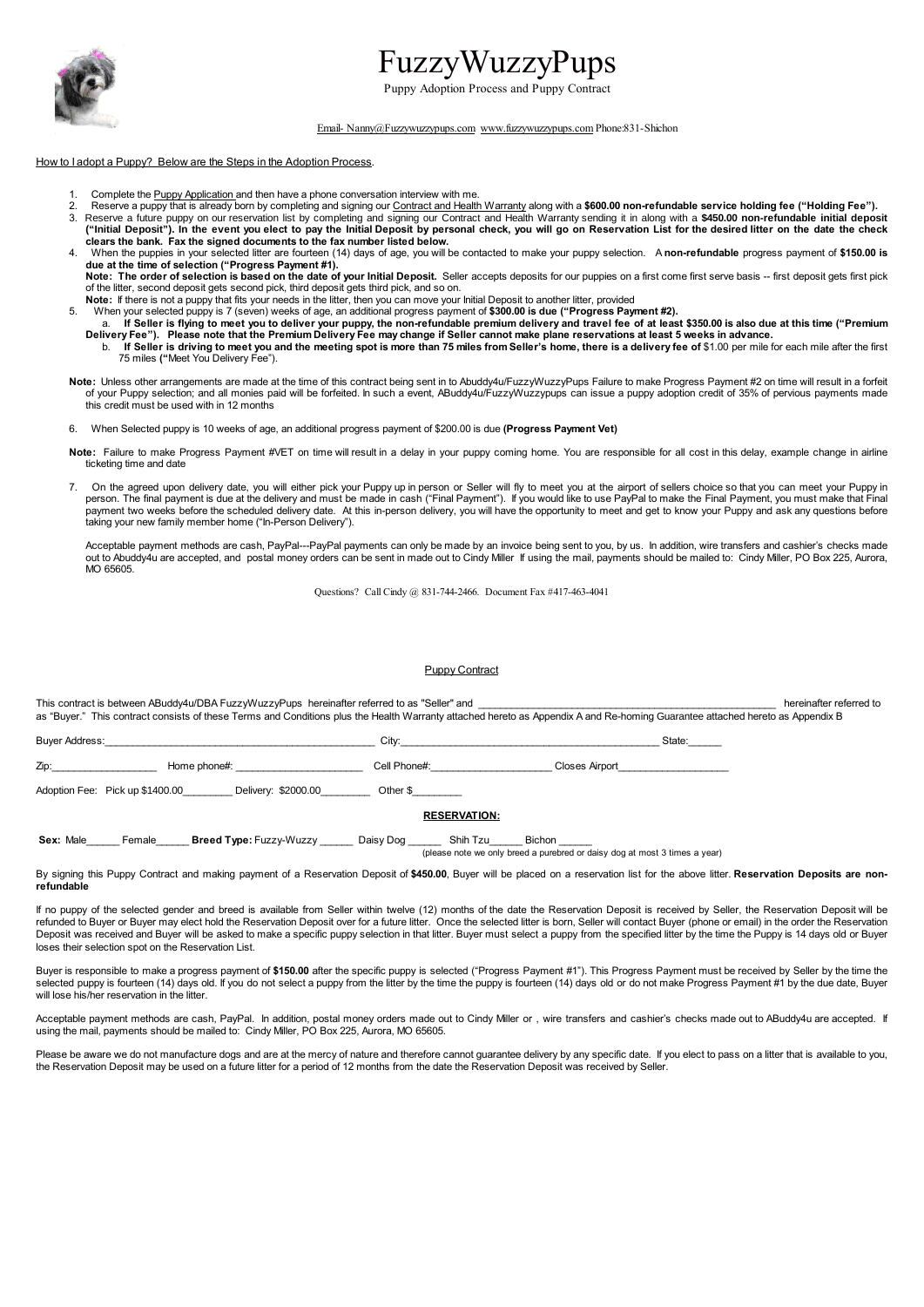Terms of Sale for the Selected Puppy:

- 1. Seller hereby certifies that the puppy selected by Buyer is of sound health at the time of Delivery (defined above). Said puppy comes with the Health Warranty attached hereto as Appendix A and Re-Homing Warranty attached hereto as Appendix B
- 2. Seller confirms that the Puppy will come with current age appropriate vaccinations, worming, micro-chipping, spay/ or neuter certificate (unless Buyer declined this option), Vet records, well puppy exam.
- 3. When your selected puppy is 7 (seven) weeks of age, an additional progress payment of **\$300.00 is due ("Progress Payment #2). If Seller is flying to meet you to deliver your** puppy, the non-refundable premium delivery and travel service fee of at least \$400.00 is also due at this time ("Premium Delivery Fee").<br>Note: Unless other arrangements are made at the time of this contract being sent in t of your Puppy selection; and all monies paid will be forfeited. In such a event, ABuddy4u/FuzzyWuzzypups can issue a puppy adoption credit of 35% of pervious payments made this

**\_\_\_\_\_\_\_\_\_\_\_\_\_\_\_\_\_\_\_\_\_\_\_\_\_\_\_\_\_\_\_\_\_\_\_\_\_\_\_\_\_\_\_\_\_\_\_\_\_\_\_\_\_\_\_\_\_\_\_\_\_\_\_\_\_\_\_\_\_\_\_\_\_\_\_\_\_\_\_\_\_\_\_\_\_\_\_\_\_\_\_\_\_\_\_\_\_\_\_\_\_\_\_\_\_\_\_\_\_\_\_\_\_\_\_\_\_\_\_\_\_\_\_\_\_\_\_\_\_\_\_\_\_\_\_\_\_\_\_\_\_\_\_\_\_\_\_\_\_\_\_**

Other<br>Arrangements: **Arrangements:\_\_\_\_\_\_\_\_\_\_\_\_\_\_\_\_\_\_\_\_\_\_\_\_\_\_\_\_\_\_\_\_\_\_\_\_\_\_\_\_\_\_\_\_\_\_\_\_\_\_\_\_\_\_\_\_\_\_\_\_\_\_\_\_\_\_\_\_\_\_\_\_\_\_\_\_\_\_\_\_\_\_\_\_\_\_\_\_\_\_\_\_\_\_\_\_\_\_\_\_\_\_\_\_\_\_\_\_\_\_\_\_\_\_\_\_\_\_\_\_\_\_\_\_\_\_\_\_\_\_\_\_\_\_**

credit must be used with in 12 months

- 4. When Selected puppy is 10 weeks of age, an additional progress payment of \$200.00 is due **(Progress Payment Vet) Note:** Failure to make Progress Payment VET on time will result in a delay in your puppy coming home. You are responsible for all cost in this delay, example change in airline ticketing time and date
- 5. On the agreed upon delivery date, you will either pick your Puppy up in person or Seller will fly to meet you at the airport of sellers choice so that you can meet your Puppy in person.<br>The final payment is due at the d weeks before the scheduled delivery date. At this in-person delivery, you will have the opportunity to meet and get to know your Puppy and ask any questions before taking your new family member home ("In-Person Delivery").
- 6. Would you like to come and pick up or puppy or have us deliver your puppy?

I will Pick my puppy up in person I want my puppy hand delivered

Please note: If you selected pick up and change you mind later there will be an additional fee due up to \$500.00 depending on the airline cost. Also Please note: If you pick hand delivery and change your mind no refunds will be given as we get our tickets as soon as your deposits are paid.

- 7. If Buyer is adopting a male puppy, that puppy is neutered by the Seller. If Buyer is adopting a female puppy, you have the option of having the Seller spay the puppy unless the puppy has a hernia, in which case Buyer is hereby agreeing to have Seller spay the puppy. If you are adopting a female, please indicate here, Yes\_\_\_ or NO\_\_\_ whether you want Seller to spay your puppy. Please initial here:
- 8. By signing this Puppy Contract, you as Buyer certify that you have read our policies and agree to the terms and conditions. This Puppy Contract is made for our mutual benefit.
- 9. By signing this Puppy Contract, I as Buyer understand that Seller does NOT ship puppies sight unseen, and thus Buyer acknowledges Buyer will have to pick up the puppy at Seller's designated location, or will have to make arrangements for Seller to deliver the puppy to the airport of their choice airport for a Premium Delivery fee starting at **\$350.00**.
- 10. By signing this Puppy Contract, I as Buyer acknowledge that prior to completing this transaction, I will have the opportunity to meet and inspect the puppy I have selected at Delivery.
- Severability. If any portion of this Agreement is found to be invalid or unenforceable or if, notwithstanding Section 13 (Governing Law), applicable law mandates a different interpretation or result, the remaining provisions will remain in effect and the parties will negotiate in good faith to substitute for such invalid, illegal or unenforceable provision a mutually acceptable provision consistent with the original intention of the parties.
- 12. **Injunctive Relief**. Nothing in this Agreement is intended to or should be construed to prohibit a party from seeking preliminary or permanent injunctive relief in appropriate circumstances from a court of competent jurisdiction.
- 13. Legal Action. Any legal action arising in connection with this Agreement must be filed within two (2) years after the cause of action accrues, or it will be deemed time-barred and waived. The parties waive any statute of limitations to the contrary.
- 14. **Notices**. Any required notices under this Agreement shall be in writing and shall be deemed validly delivered if made by hand (in which case delivery will be deemed to have been effected immediately), or by overnight mail (in which case delivery will be deemed to have been effected one (1) business day after the date of mailing), or by first class pre-paid post (in which case delivery will be deemed to have been effected five (5) days after the date of posting), or by facsimile or electronic transmission (in which case delivery will be deemed to have been effected on the day the transmission was sent). Any such notice shall be sent to the office of the recipient set forth on the cover page of this Agreement or to such other office or recipient as designated in writing from time to time.
- 15. Governing Law. This Agreement will be governed by the law of the State of Missouri, without regard to its conflict of law principles, unless a regulatory agency with jurisdiction over the applicable Service applies a different law. The United Nations Convention on Contracts for International Sale of Goods will not apply.
- 16. No Third Party Beneficiaries. This Puppy Contract is for the benefit of Buyer and Seller and does not provide any third party (including other family members) the right to enforce it or<br>to bring an action for any remed

Buyer:\_\_\_\_\_\_\_\_\_\_\_\_\_\_\_\_\_\_\_\_\_\_\_\_\_\_\_\_\_\_\_\_\_Date:\_\_\_\_\_\_\_\_\_\_\_

Seller:\_\_\_\_\_\_\_\_\_\_\_\_\_\_\_\_\_\_\_\_\_\_\_\_\_\_\_\_\_\_\_\_\_Date:\_\_\_\_\_\_\_\_\_\_\_